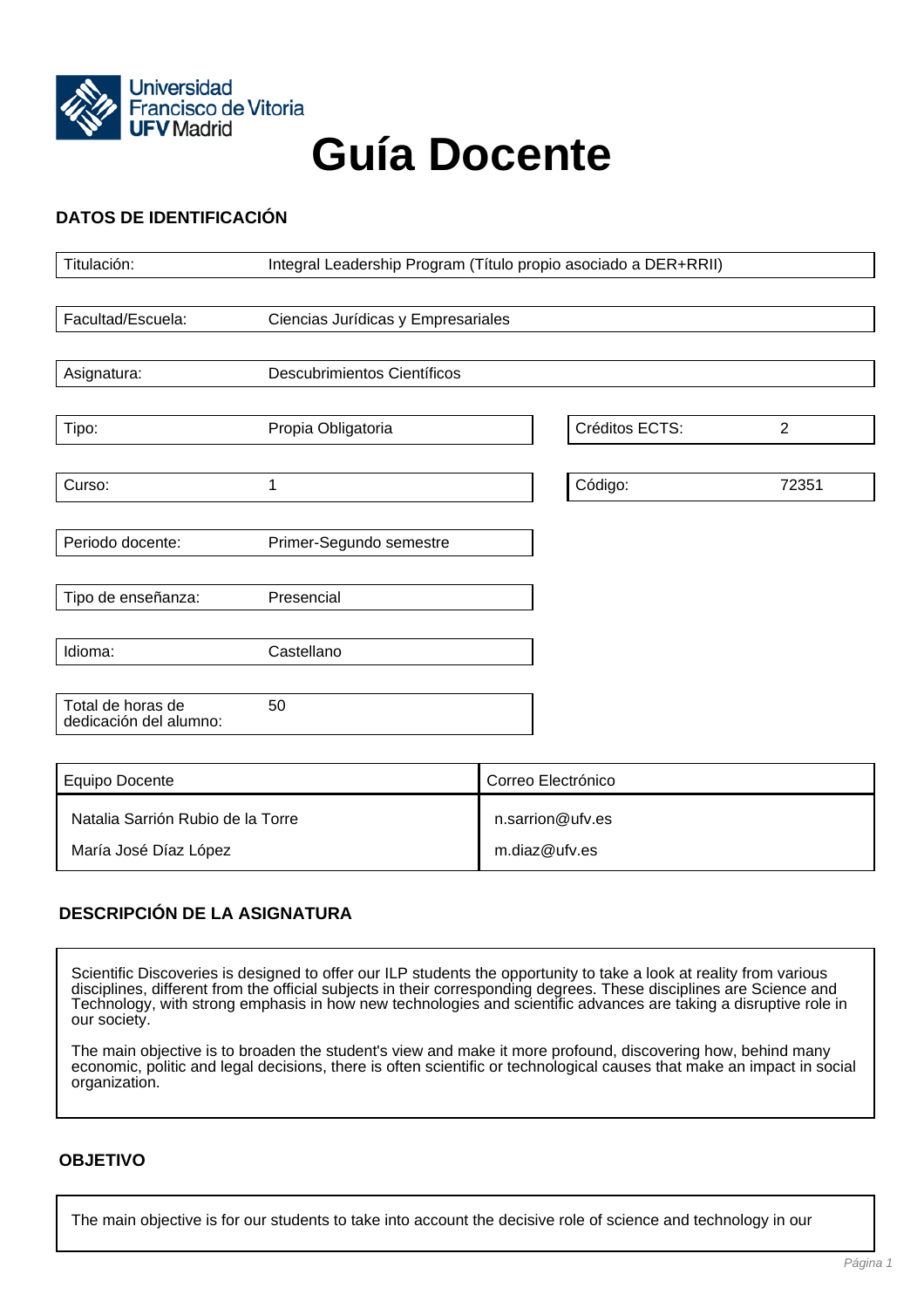current social organization and its consequences. Also, we want them to notice its disruptive role in politic and economic organization, so that they can apply this vision when they encounter digital transformation in business, law and politics.

## **CONOCIMIENTOS PREVIOS**

No prior knowledge required

### **CONTENIDOS**

- New technologies and their influence in business, law and politics organization.
- Latest discoveries in the fields of science and technology.
- Consequences of digital transformation in our current society.
- Science and its importance in business, law and political decision-making processes.
- Technology: hope for our future.
- What eyes cannot see: A trip to to the small and the greatest.

## **ACTIVIDADES FORMATIVAS**

Workshops, conferences, required readings.

## **DISTRIBUCIÓN DE LOS TIEMPOS DE TRABAJO**

| ACTIVIDAD PRESENCIAL                     | TRABAJO AUTÓNOMO/ACTIVIDAD NO<br>PRESENCIAL |  |  |
|------------------------------------------|---------------------------------------------|--|--|
| 120<br>horas                             | 30<br>horas                                 |  |  |
| Compulsory workshops and conferences 20h | Reading pre-work and practice. 30h          |  |  |

## **COMPETENCIAS**

Development of a symbolic intelligence, including analytical skills and lateral thinking (divergent).

Development of a general culture.

Creativity: contemplating every option before us.

#### **RESULTADOS DE APRENDIZAJE**

He/she recognizes the most important technologies in social and economic organization.

He/She is able to explain scientific and technological reasons affecting a specific situation when analyzing.